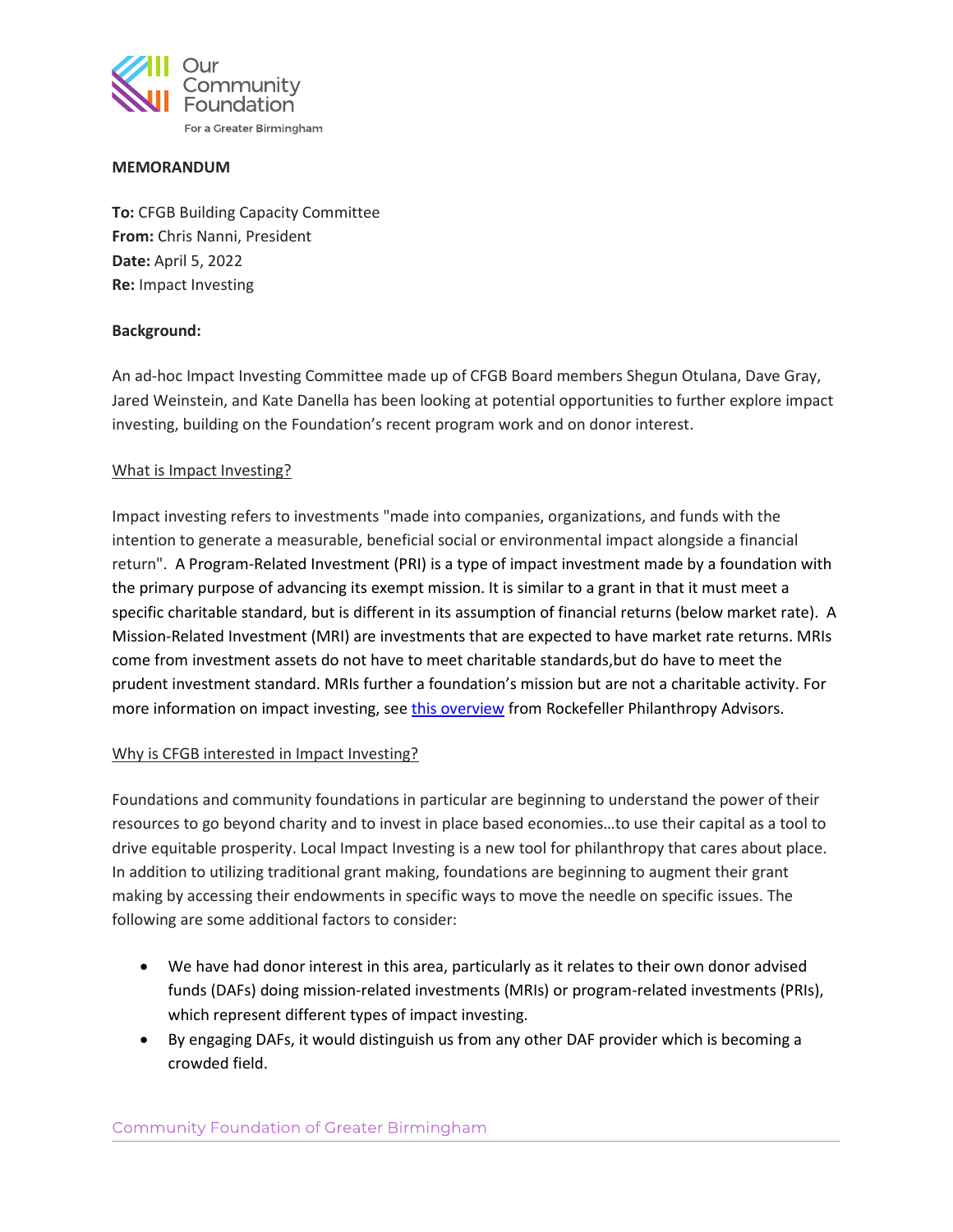- Donors are becoming more interested in a double bottom line investing charitable dollars with the potential of a return in order to reinvest.
- Impact investing is a nascent but growing vehicle for foundations and a way for foundations to invest specifically in local economies.
- MRIs are a way using a percentage of investments to benefit the local community (whereas right now the investment dollars are invested globally).

# Timing and attention for Impact Investing now:

- While this seems like a recent discussion, there is a through line on this topic over the past three years.
- It began with the Foundation's work with Rockefeller Philanthropy Advisors (RPA) in drafting our Catalyst Small Business Impact Grant Program (SBIG) structure back in 2019.
- SBIG was a way for us to take a step forward into the impact investing world. Rather than setting up a revolving fund on our own, we granted out to the CDFIs for them to do this. This can provide us valuable experience and exposure to models that we might be interested in taking the next step with through establishing our own fund (revolving loans, equity investments, convertible loans, etc.)
- Phase two of the Catalyst project was intended to take a deeper look at impact investing. We reserved about \$350K from the Catalyst grant to potentially go towards this. In the spring of 2021, we convened a meeting with Daniel Coleman (Chair of the Investment Committee), Norm Davis and those in the banking field to talk about potential models.
- In spring of 2021, we had Balch and Bingham speak to our Investment Committee about the legality of doing Mission Related Investments (MRIs) and Program Related Investments (PRIs). This was to inform the committee of the legal structure involved in implementing this strategy.
- In August of 2021, we had RPA present to the Investment Committee on examples of foundations structuring MRIs and PRIs.
- In September of 2021, Shegun (who serves on the Investment Committee) was in Indianapolis and was impressed by the work that NEXT Studios was doing with the Central Indiana Community Foundation. This led to the ad-hoc Impact Investing Committee's conversations with [NEXT Studios](https://nextstudios.org/) and [LOCUS Impact Investing.](https://locusimpactinvesting.org/)

# Proposal to work with LOCUS Impact Investing

After meeting with LOCUS Impact Investing, CFGB staff and the Impact Investing Committee felt that a valuable next step would be to engage LOCUS to help explore potential next steps if CFGB does move into impact investing. LOCUS has worked extensively with community foundations and brings expertise around developing impact investing capacity in a community foundation context. We requested that LOCUS submit a proposal (attached).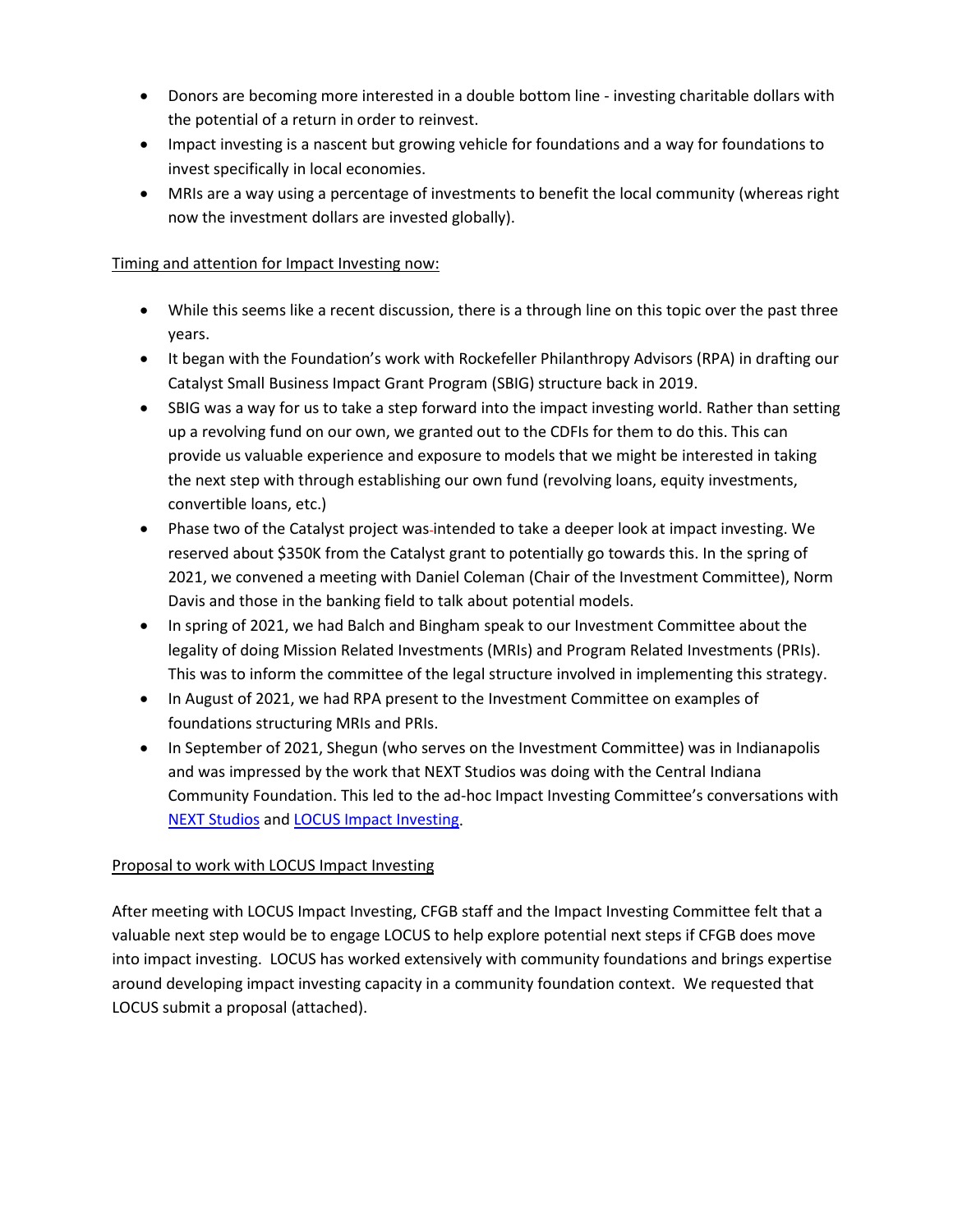

## **Recommendation**

After reviewing the attached proposal from LOCUS Impact Investing, the Impact Investing Committee recommends to the Building Capacity Committee that we proceed with Phase I as described in the proposal, with LOCUS Impact Investing helping CFGB develop the governance, processes and structure to engage in impact investing more broadly. This recommendation includes **proposed funding from CFGB proactive dollars of \$26,500** for Phase I activities.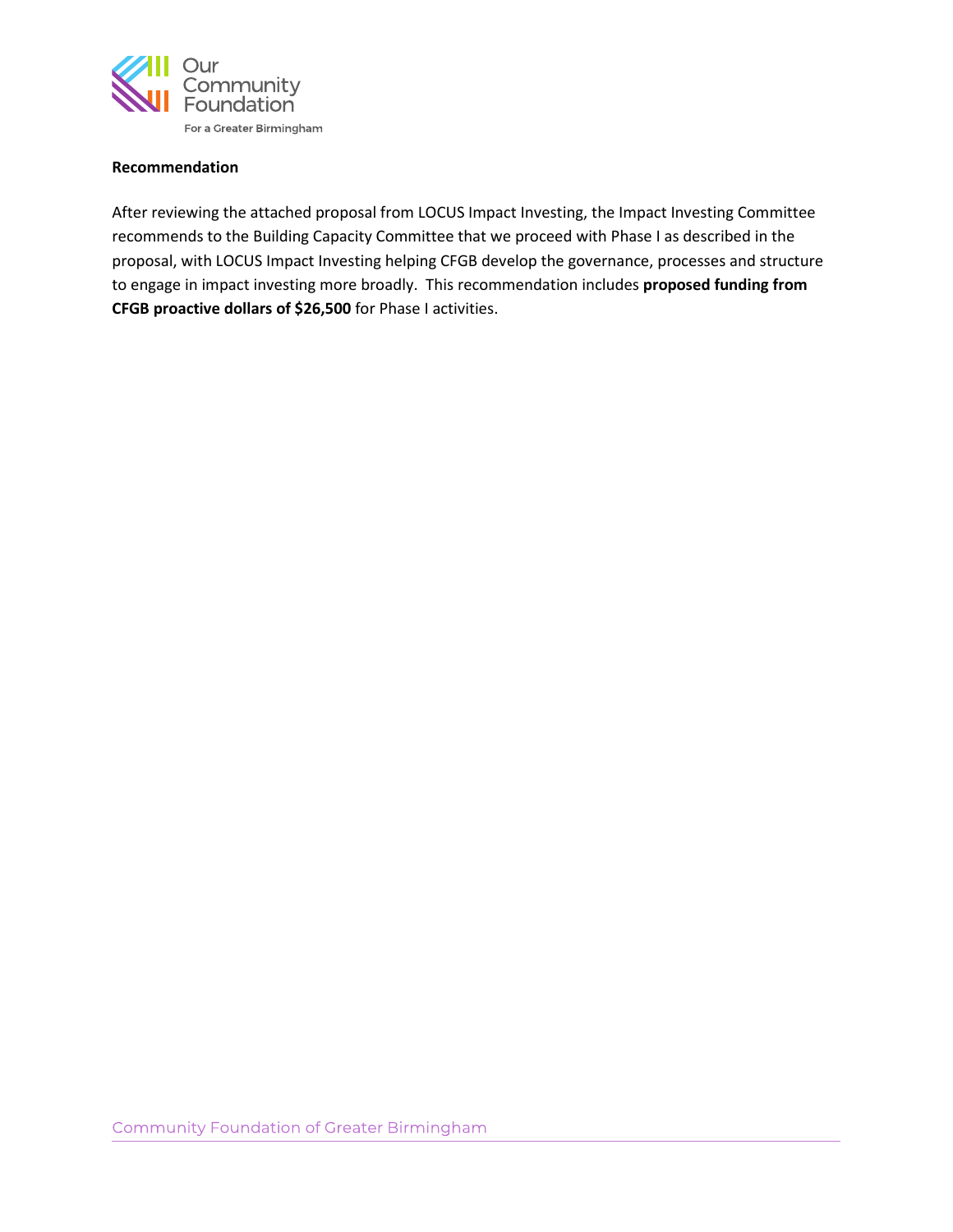

**Customized Scope of Work**

# **Building a Local Impact Investing Program**

*Prepared for* **The Community Foundation of Greater Birmingham**

*Submitted on*  **January 25, 2022**

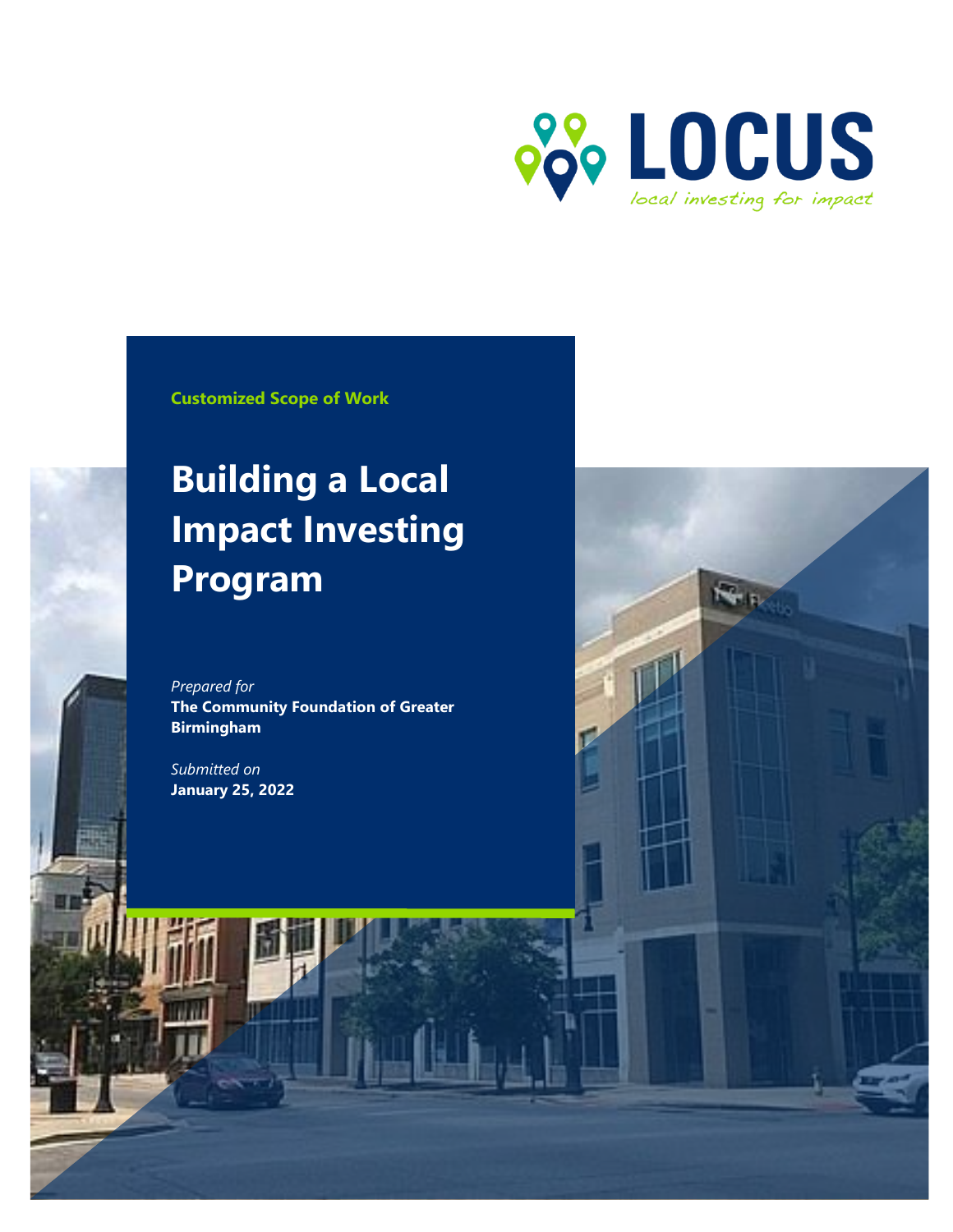# **Building a Local Impact Investing Program**

# **Prepared for the Community Foundation of Greater Birmingham**

# **A. Introduction**

LOCUS Impact Investing (LOCUS) is pleased to present this Scope of Work for discussion with the Community Foundation of Greater Birmingham (CFGB). We believe that the Community Foundation is at the forefront of a growing movement of community-focused and mission-driven organizations rethinking how they use their assets to benefit their communities. As a community leader and endowment steward, the Foundation is well equipped to help communities address critical opportunities and challenges. Some of those will be best addressed through the tool of local impact investing. We believe that embracing local impact investing will better equip your organization to advance your mission of igniting passion for transformational change.

LOCUS Impact Investing believes that foundations can and should be local investors to help cultivate economies that work for all. We have built our practice around this belief and are focused exclusively on local impact investing. This laser focus has informed our deep understanding of what it takes to become an equitable and effective local investor – an understanding that we bring to each partnership.

LOCUS engagements combine deep education with customized coaching support. Working with the LOCUS team, the Foundation's board and staff will understand what local impact investing strategies and tools are available, how they align with the CFGB's mission and goals for impact, and how they can be applied toward more and more investments in your community. We have confidence that our process not only builds understanding of tools necessary to strengthen your local impact investing program, but also reinforces the foundation's community leadership culture and activities.

# **B. Proposed Scope of Services**

We are drawn to working with CFGB because you share our commitment to using capital as a tool to drive equitable prosperity. Based on our recent conversation, we've designed the following scope of work in two phases: (1) Developing the governance, processes, and structure necessary for the Foundation to engage in local impact investing more broadly and (2) Building the capacity needed to successfully source and manage investments. We understand and appreciate that the foundation's recent grant investment into six community development financial institutions has provided CFGB with critical connections and experience that will be valuable as you seek future investment opportunities. In the second phase, LOCUS will help CFGB to further develop its tools and skills for pipeline development and move toward activating your local impact investing program.

LOCUS guides our foundation partners through a set of key decisions on strategy/program design, governance, structure and capacity, and process. This is accomplished using a working group composed of key staff and board members. Through virtual coaching calls, working meetings, and assignments for both the LOCUS team and CFGB working group, the Foundation and LOCUS will engage together to

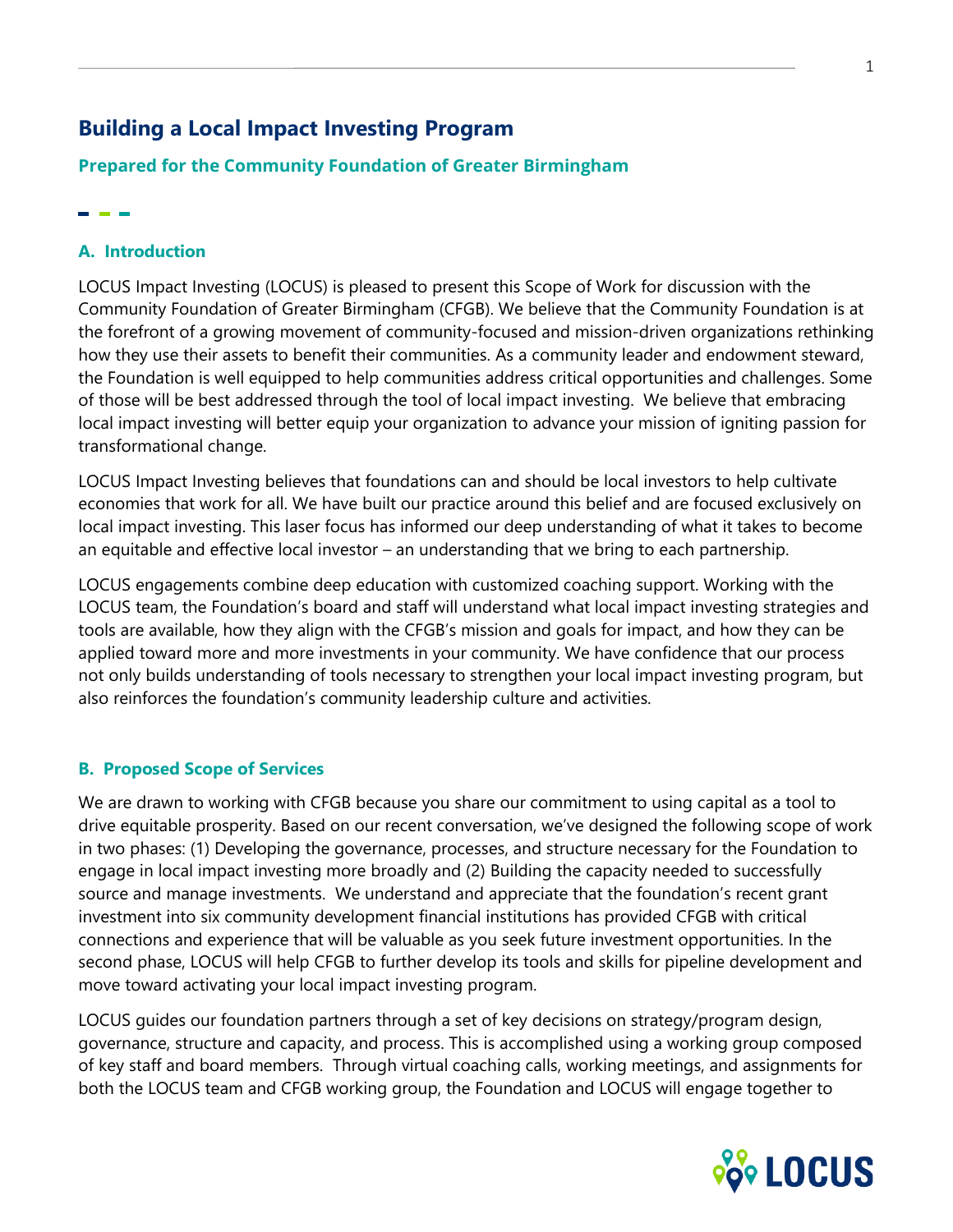develop and advance a local impact investing program. The following outlines our likely activities and cost of this proposed scope of work.

# **Proposed Workplan – Phase 1**

| <b>Activity</b>             | <b>Description</b>                                                                                                                                                                                                                  |
|-----------------------------|-------------------------------------------------------------------------------------------------------------------------------------------------------------------------------------------------------------------------------------|
| <b>Board Presentation</b>   | Conduct virtual presentation to introduce the board to the broad field of<br>impact investing with a specific focus on stories of community<br>foundations doing local impact investing.                                            |
| <b>Board Survey</b>         | Survey Board members to gain their insights on facets of a foundation<br>local impact investing strategy. Conduct selected follow-up interviews, as<br>needed.                                                                      |
| <b>Pre-Meeting Exercise</b> | "Describe Your Ideal Local Investment"                                                                                                                                                                                              |
| WG Meeting 1                | Share board survey results. Utilize survey findings and exercise<br>reflections to discuss program goals, mission alignment, and impact<br>measures. Consider implications of source of funds.                                      |
| <b>Pre-Meeting Exercise</b> | "Would You Invest?"                                                                                                                                                                                                                 |
| WG Meeting 2                | Identify investment priorities, discuss risk management practices and<br>build an evaluation rubric.                                                                                                                                |
| Pre-Meeting Exercise        | "Building the Program Plumbing"                                                                                                                                                                                                     |
| WG Meeting 3                | Discuss the program systems and staff roles and responsibilities. Identify<br>needed tools and decision-making "gates."                                                                                                             |
| WG Meeting 4                | Reflect on tools, make edits and adjustments. Consider program visibility<br>and identify strategies for internal and external stakeholder engagement,<br>including donors.                                                         |
| <b>Staff Coaching Call</b>  | 1 hour staff only to make line-by-line updates to the Guidelines,<br>Strategy, Policy and Scorecard.                                                                                                                                |
| WG Meeting 5                | Support the Working Group in developing a presentation for the Board<br>to share program strategy and tools. Outline next steps.                                                                                                    |
|                             |                                                                                                                                                                                                                                     |
| Deliverables                | Five facilitated Working Group meetings<br>1.<br>Board Presentation - Impact Investing 101<br>2.<br>Draft Local Impact Investing Policy<br>3.<br><b>Program Guidelines</b><br>4.<br>Local Impact Investment Evaluation Rubric<br>5. |
|                             | <b>Cost: \$26,500</b>                                                                                                                                                                                                               |

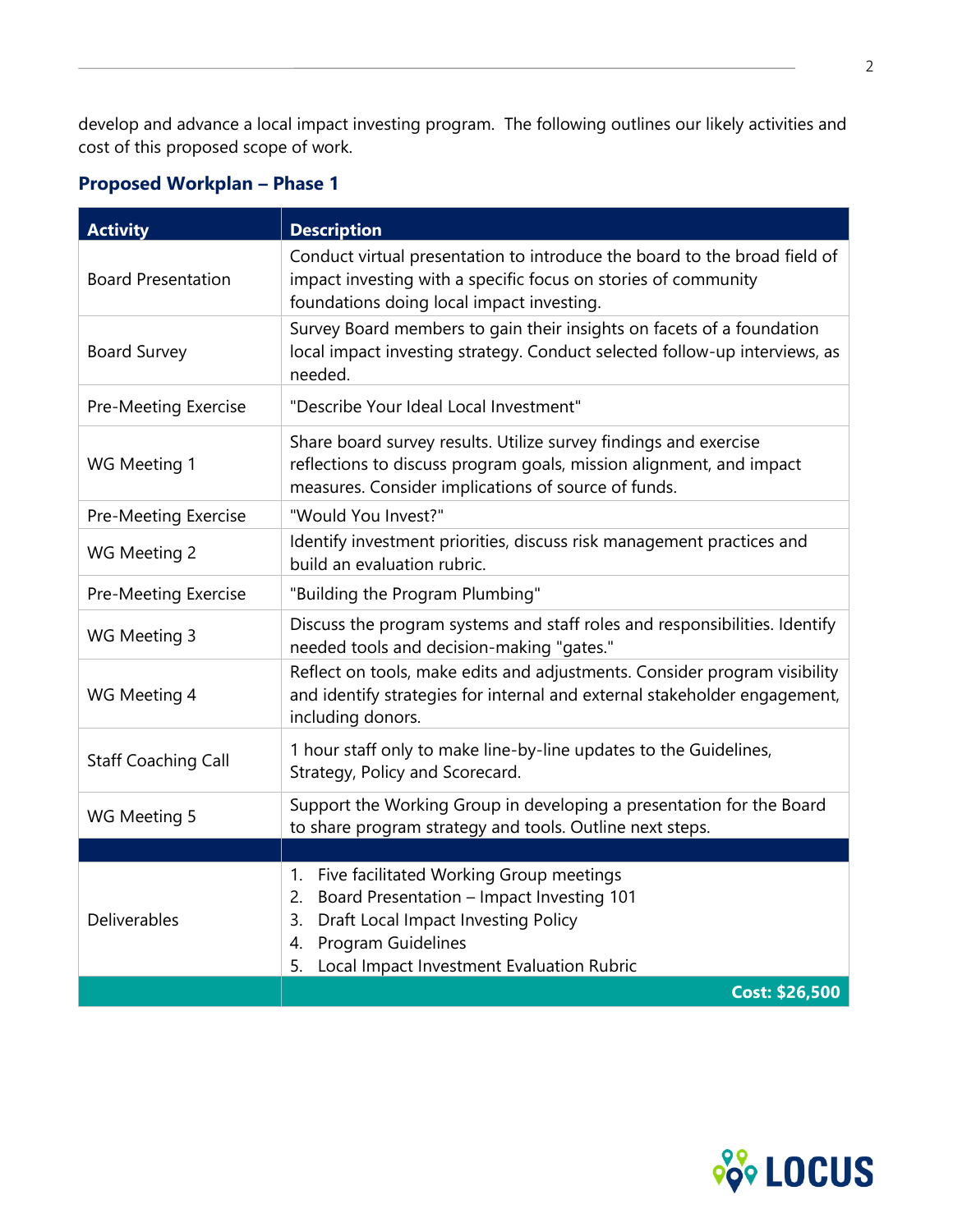# **Proposed Workplan – Phase 2**

| <b>Activity</b>                   | <b>Description</b>                                                                                                                                                                                                                                                                       |
|-----------------------------------|------------------------------------------------------------------------------------------------------------------------------------------------------------------------------------------------------------------------------------------------------------------------------------------|
| <b>Staff Coaching Call</b>        | Facilitate and coach foundation staff on initial sourcing interviews (2-3)<br>with relevant community partners. Prepare staff to conduct additional<br>interviews, as needed, to reach goal of identifying 1-2 potential<br>investments to take through the process designed in Phase 1. |
| <b>Staff Coaching Call</b>        | Provide template and, with staff, workshop/prepare first investment<br>memo.                                                                                                                                                                                                             |
| <b>Board Committee</b><br>Meeting | Participate in meeting of Foundation's local impact investing committee<br>and provide quidance on using new tools to evaluate identified potential<br>investment.                                                                                                                       |
| <b>Staff Coaching Call</b>        | Debrief and conduct a 360-review of the investment presentation and<br>consideration process. Make any amendments to the process.                                                                                                                                                        |
|                                   |                                                                                                                                                                                                                                                                                          |
| <b>Deliverables</b>               | Partner sourcing/screening questionnaire<br>1.<br>Draft Internal Investment Memo<br>2<br>Pipeline spreadsheet<br>3.<br>One-year Workplan<br>4.                                                                                                                                           |
|                                   | <b>Cost: \$10,500</b>                                                                                                                                                                                                                                                                    |

The LOCUS local impact investing strategy building process is an investment in the foundation – and your community – that requires financial resources, time, and commitment on the part of foundation staff and board members. Our work together will set a new strategic direction for the foundation and provide the structure and tools to successfully act on that strategy. An agreed upon final contract amount will be informed by your feedback on this scope of work. Some foundations have covered this cost by using grant funds to support their own organizational development and expanded community leadership. As a nonprofit, LOCUS is familiar with grant and reporting requirements.

# **C. Organizational Overview and Capabilities**

LOCUS is a nonprofit consulting firm and mission-driven registered investment advisor. Through a continuum of consulting and investment advisory services, we strive to form lasting client relationships that can span from education to implementation. We have a robust team of passionate, dedicated individuals with decades of combined experience in capital ecosystems and place-based impact investing. Our team combines the skills of licensed investment professionals, community development finance specialists, philanthropic practitioners, and fund managers. This unique combination of perspectives enriches our ability to fully appreciate our client's need to balance mission fidelity, community impact, and financial sustainability.